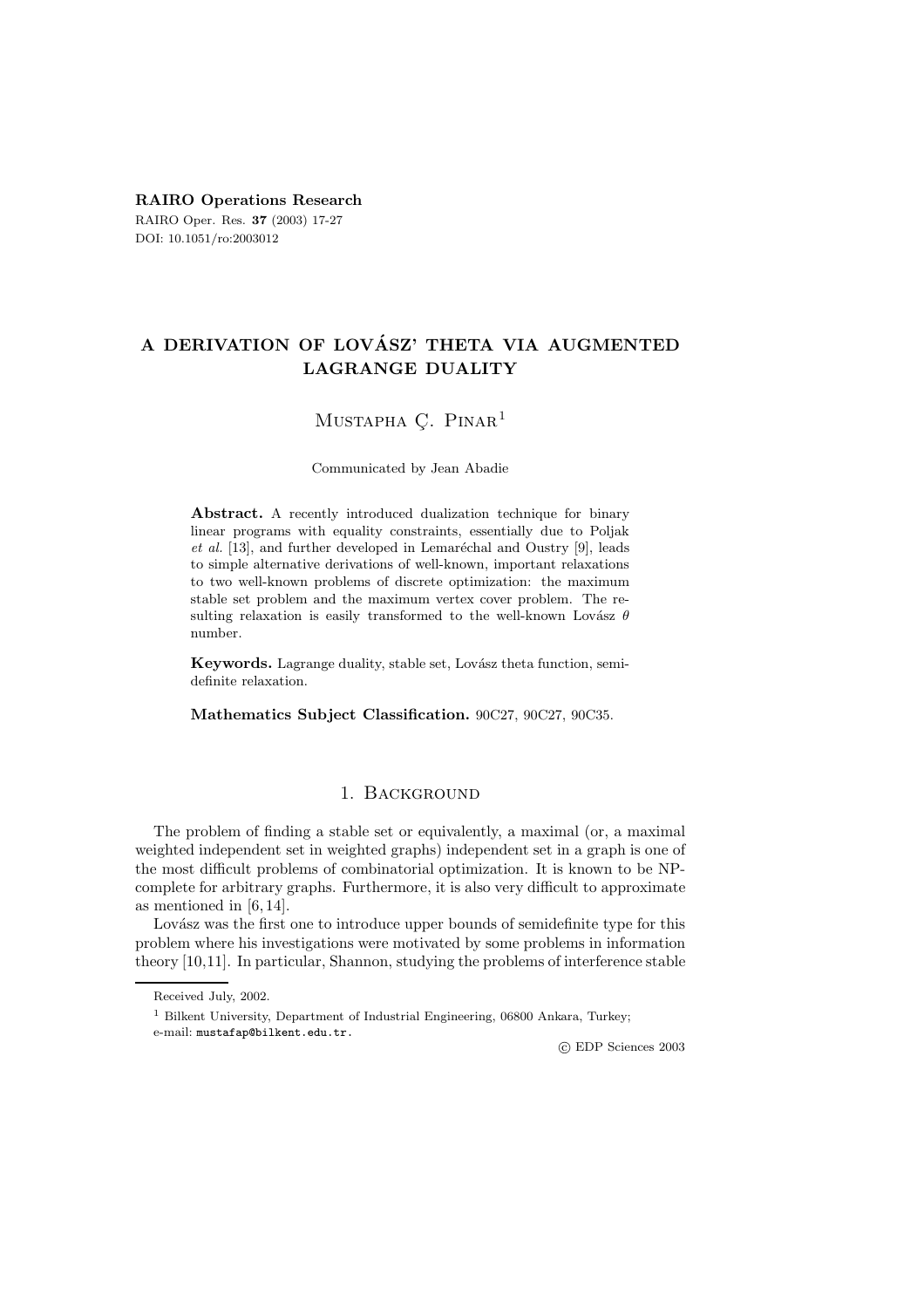coding in 1956, introduced the concept of information capacity of a graph which is intimately related to the maximal independent set of the graph. However, Shannon's measure for the information capacity of a graph turns out to be a function which is very hard to compute even for simple graphs like the pentagon circuit  $C_5$  (a circuit with five nodes). It was only in 1977 that Lovász obtained the precise result that the Shannon capacity of  $C_5$  was equal to  $\sqrt{5}$ . In fact, Lovász's result gave a polynomially computable upper bound (by a judicious use of the ellipsoid method) on the maximal independent set of an arbitrary graph. Furthermore, for a class of graphs called *perfect* graphs, Lovász's bound is exact. This bound is commonly referred to as Lovász theta function (or, number). Lovász theta function can be computed as the solution of a semidefinite programming problem (there exist several formulations; see *e.g.* [3,7]), which spawned a flurry of activities in the numerical optimization community with the advent of polynomial interior point methods in the 80's.

#### 1.1. Augmented Lagrange duality and semidefinite relaxations

Poljak, Rendl and Wolkowicz proposed a novel dualization technique which they called a recipe for obtaining semidefinite programming relaxations for quadratic  $0 - 1$  programs in [13] using redundant constraints in an augmented Lagrangian framework. In a recent paper [9], Lemaréchal and Oustry extended the technique to linear integer programs with equality constraints, which results in a semidefinite programming relaxation of the problem. In summary, the idea is the following. Consider the linear integer programming problem

maximize 
$$
c^T x
$$
  
\ns.t.  $Ax = b$   
\n $x_i \in \{0, 1\}, \forall i \in \{1, ..., n\}.$ 

Lemaréchal and Oustry rewrite this problem by adding a redundant quadratic constraint and treating the  $0 - 1$  constraints as quadratic equations as follows:

maximize 
$$
c^T x
$$
  
\ns.t.  $Ax = b$   
\n
$$
||Ax - b||_2^2 = 0
$$
\n
$$
x_i^2 = x_i, \forall i \in \{1, ..., n\}.
$$

Then, they form a Lagrange dual of the above problem, and take the dual of the resulting problem one more time to arrive at the following convex, semidefinite programming relaxation (bi-dual) of the original problem:

maximize 
$$
c^T d(X)
$$
  
\ns.t.  $Ad(X) = b$   
\nTrace  $A^T A X = ||b||_2^2$   
\n
$$
\begin{bmatrix}\n1 & d(X)^T \\
d(X) & X\n\end{bmatrix} \succeq 0
$$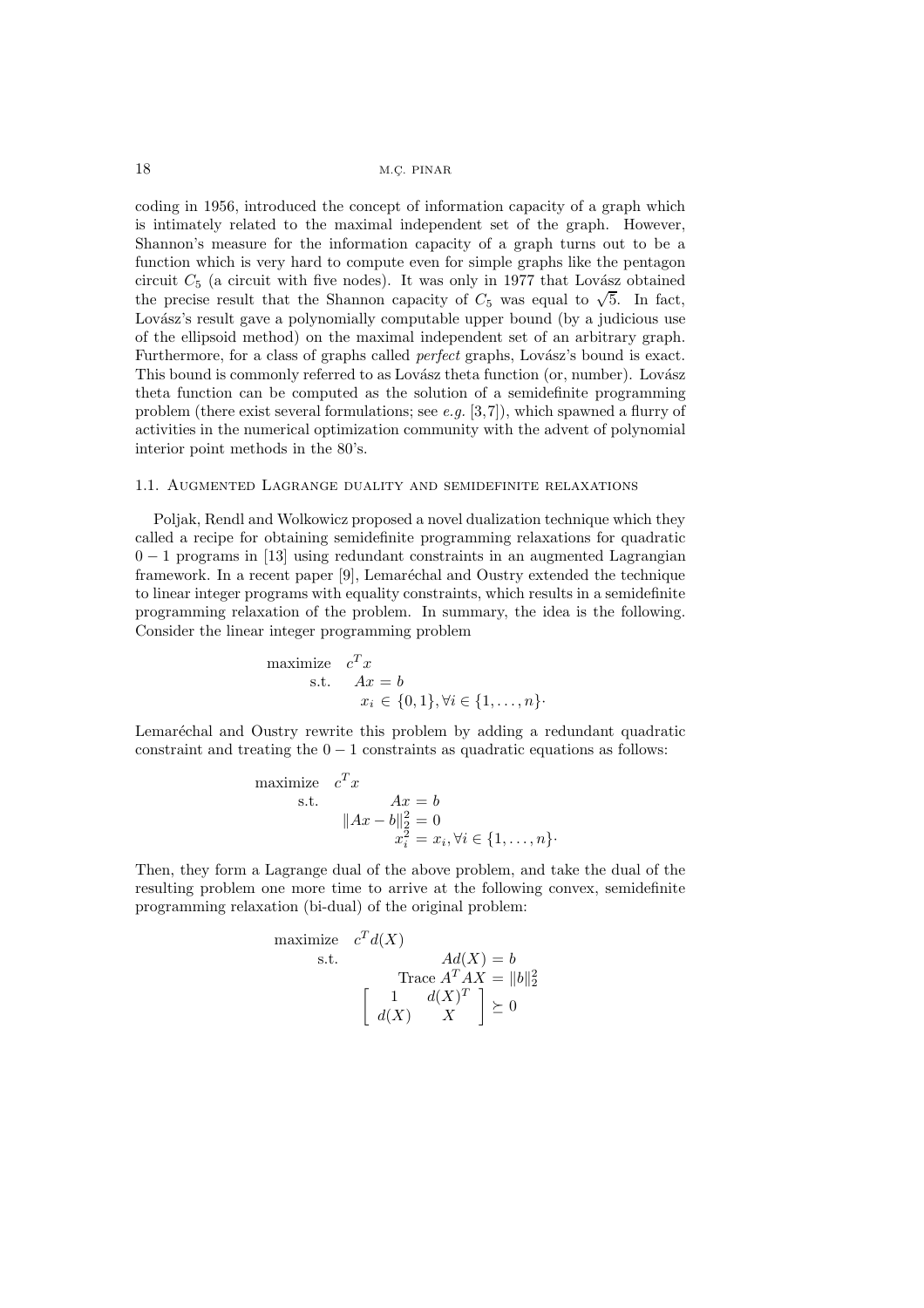with X a symmetric  $n \times n$  matrix, and  $d(X)$  the vector composed of its diagonal elements. Appending the redundant constraint with a scalar multiplier to the Lagrange function is reminiscent of augmented Lagrangian methods, hence our title. Lemaréchal and Oustry then establish that this technique is equivalent to what they propose in their paper as "Dualization B", which essentially consists in dualizing the linear inequality constraints, and minimizing the resulting Lagrange function over the quadratic constraints resulting from the binary nature of the variables. Under certain technical conditions, they show that maximizing the resulting function ("Dualization B") gives a better bound than the linear programming relaxation of the original problem.

Our purpose in this note is to explore the consequences of this dualization technique in the context of the maximum (weighted) stable set problem and the maximum (weighted) vertex cover problem. Given the importance of these problems both from theoretical and applied viewpoints, this note adds to the repertoire of many derivations of Lovász's theta (see  $e.g.$  [7] for a detailed exposition of these derivations) yet another simple and concise derivation.

### 2. The maximum (weighted) stable set problem

We consider the linear integer programming formulation of the stable set problem on a connected graph  $G = (V, E)$  (with node set V and edge set E), referred to as (SSP):

maximize 
$$
c^T x
$$
  
\ns.t.  $x_i + x_j \leq 1, \forall (i, j) \in E$   
\n $x_i \in \{0, 1\}, \forall i \in V$ 

where  $c \in \mathbb{R}^{|V|}$  is a positive vector. The optimal value is referred to as the (weighted) independence number,  $\alpha(G)$ , of G. The problem is also sometimes called the node packing or vertex packing problem.

To view the stable set problem in the context of Lemaréchal–Oustry we reformulate the problem as follows:

maximize 
$$
c^T x
$$
  
\ns.t.  $x_i + x_j + s_{ij} = 1, \forall (i, j) \in E$   
\n $x_i \in \{0, 1\}, \forall i \in V$   
\n $s_{ij} \in \{0, 1\}, \forall (i, j) \in E$ 

and, treating the binary constraints as quadratic constraints

maximize 
$$
c^T x
$$
  
\ns.t.  $x_i + x_j + s_{ij} = 1, \forall (i, j) \in E$   
\n $x_i^2 = x_i, \forall i \in V$   
\n $s_{ij}^2 = s_{ij}, \forall (i, j) \in E$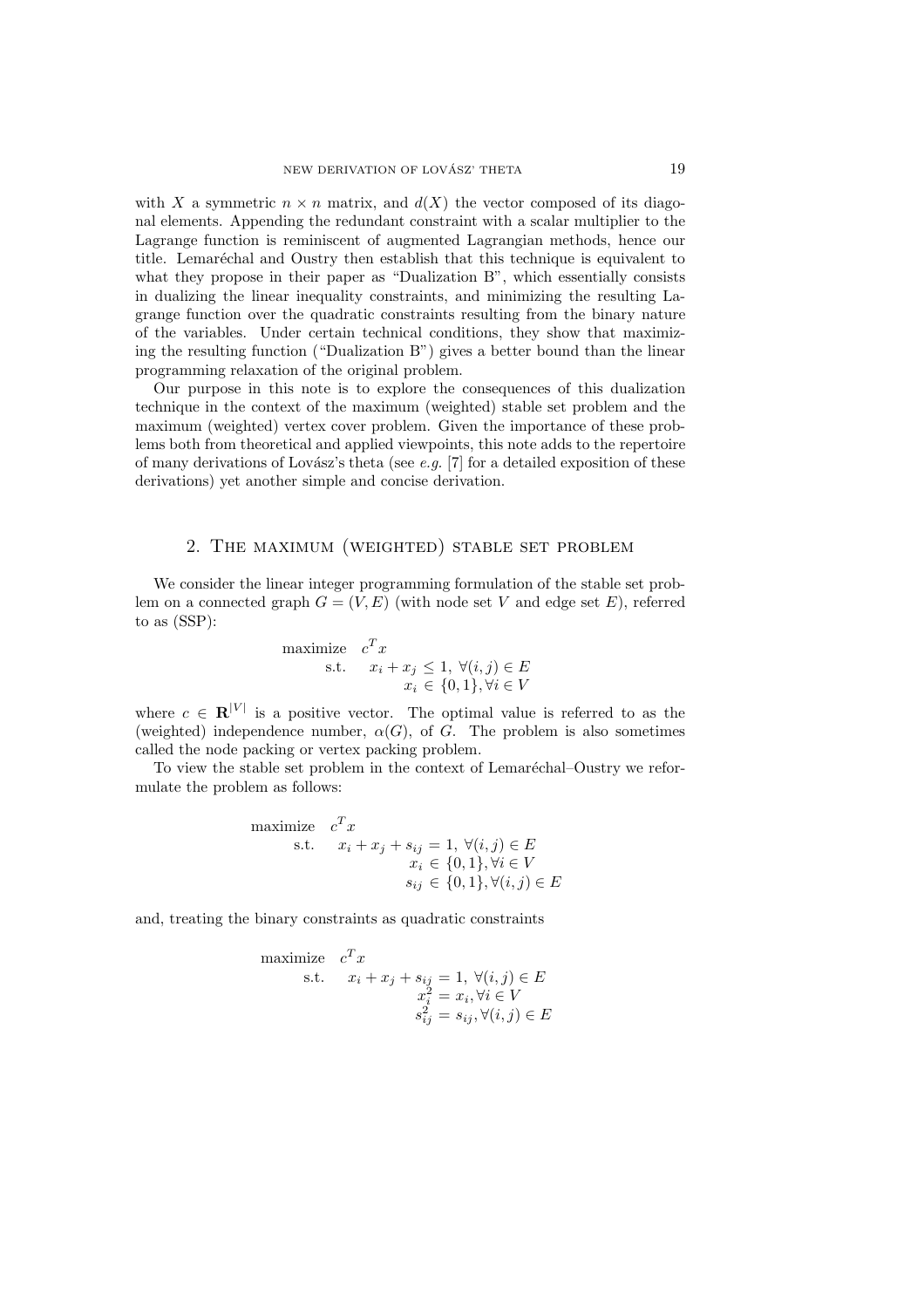we can apply the dualization B technique. We obtain the following SDP problem which we refer to (SSLO):

maximize 
$$
c^T d(X)
$$
  
\ns.t.  $Pd(X) + d(S) = e$   
\nTrace  $A^T A X = |E|$   
\n
$$
\begin{bmatrix}\n1 & d(X)^T \\
d(X) & X\n\end{bmatrix} \succeq 0
$$

where P represents the  $|E| \times |V|$  edge-node incidence matrix, A represents the block matrix  $A = \begin{bmatrix} P & I \end{bmatrix}$  with

$$
A^T A = \left[ \begin{array}{cc} P^T P & P^T \\ P & I \end{array} \right],
$$

the (variable) symmetric matrix  $X$  is as follows:

$$
\mathbf{X} = \left[ \begin{array}{cc} X & B^T \\ B & S \end{array} \right],
$$

e is a vector of all ones, and, finally  $d(X) \in \mathbb{R}^{|V|}$  denotes the diagonal of X,  $d(S) \in \mathbb{R}^{|E|}$  the diagonal of S, respectively.

The intriguing question here is whether this is a new relaxation to the stable set problem. To answer this question, we have to relate the value of the above relaxation which we denote z*sslo* to well-known relaxations of the stable set problem. The most famous relaxation of the stable set problem is the  $\theta$ -number or  $\theta$ -function of Lovász, for which at least seven different formulations are known; see [3, 7]. Can we transform the above relaxation into one of the equivalent forms of Lovász  $\theta$ ?

Let us begin by inspecting closely the constraints of the relaxation (SSLO). Obviously, the first set of constraints are nothing else than the constraints

$$
x_i + x_j + s_{ij} = 1, \ \forall (i, j) \in E
$$

of the linear integer programming formulation, expressed using the diagonal elements of the large matrix **X**. The second constraint of (SSLO) has three components, (1) the component Trace  $P^{T}PX$  which expresses the connectivity properties of the graph,  $(2)$  2 \* Trace  $P<sup>T</sup>B$ , and  $(3)$  the term Trace S which is just the sum of the diagonal elements of S.

Now, consider dropping the matrix  $B$  altogether, and the off-diagonal elements of S which do not seem to play any role in the problem. In fact, we can reduce S to vector s, which is just its diagonal. This leaves us with the SDP problem we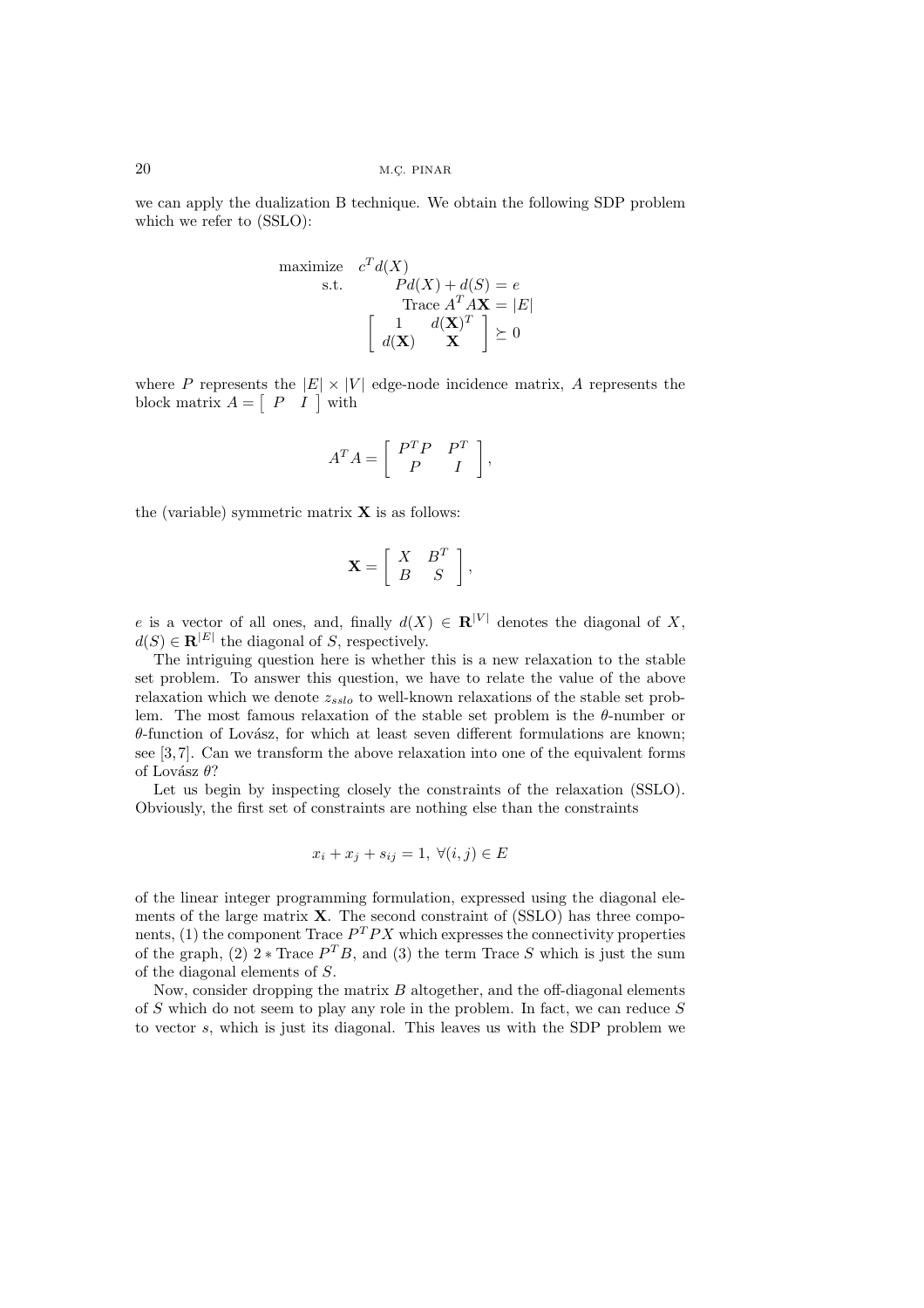refer to as SSSLO (simplified SSLO):

maximize 
$$
c^T d(X)
$$
  
\ns.t.  $Pd(X) + s = e$   
\nTrace  $P^T P X + e^T s = |E|$   
\n
$$
\begin{bmatrix}\n1 & d(X)^T \\
d(X) & X\n\end{bmatrix} \geq 0
$$
\n $s \geq 0.$ 

It is easy to verify that SSSLO is still a valid relaxation of the stable set problem. Just take a stable set in the graph  $G$  and its incidence vector  $x$ , and form the matrix  $X = xx<sup>T</sup>$ . This is a feasible solution to SSSLO along with the accompanying slack vector. It is also immediate that  $z_{ssslo} \le z_{sslo}$  since SSSLO is a restriction of SSLO.

Now, a careful look at the second constraint reveals the following structure

$$
\sum_{i \in V} \delta_i X_{ii} + \sum_{(i,j) \in E} s_{ij} + 2 \sum_{(i,j) \in E, i \neq j} X_{ij} = |E|
$$

where  $\delta_i$  is the number of nodes adjacent to node *i*. It is obvious using the first set of constraints that the above constraint is simply

$$
\sum_{(i,j)\in E, i\neq j} X_{ij} = 0.
$$

Hence, our relaxation is in fact

maximize 
$$
c^T d(X)
$$
  
\ns.t. 
$$
\sum_{(i,j)\in E, i\neq j} Pd(X) + s = e
$$

$$
\sum_{(i,j)\in E, i\neq j} X_{ij} = 0
$$

$$
\begin{bmatrix} 1 & d(X)^T \\ d(X) & X \end{bmatrix} \geq 0
$$

$$
s \geq 0.
$$

Now, let us append to this relaxation the following constraints:

$$
X_{ij} \ge 0, \ \forall \ (i,j) \in E. \tag{1}
$$

With these non-negativity constraints we still conserve the property that the resulting SDP problem is a relaxation of SSP, and that the resulting optimal value,  $z_{n,nssslo}$ , say, is at most as large as  $z_{ssslo}$ , *i.e.*,  $z_{n,nssslo} \le z_{ssslo}$ .

Hence, we have so far looked into three SDP relaxations for SSP with respective optimal values in the following order:

$$
z_{nnssslo} \le z_{ssslo} \le z_{sslo}.
$$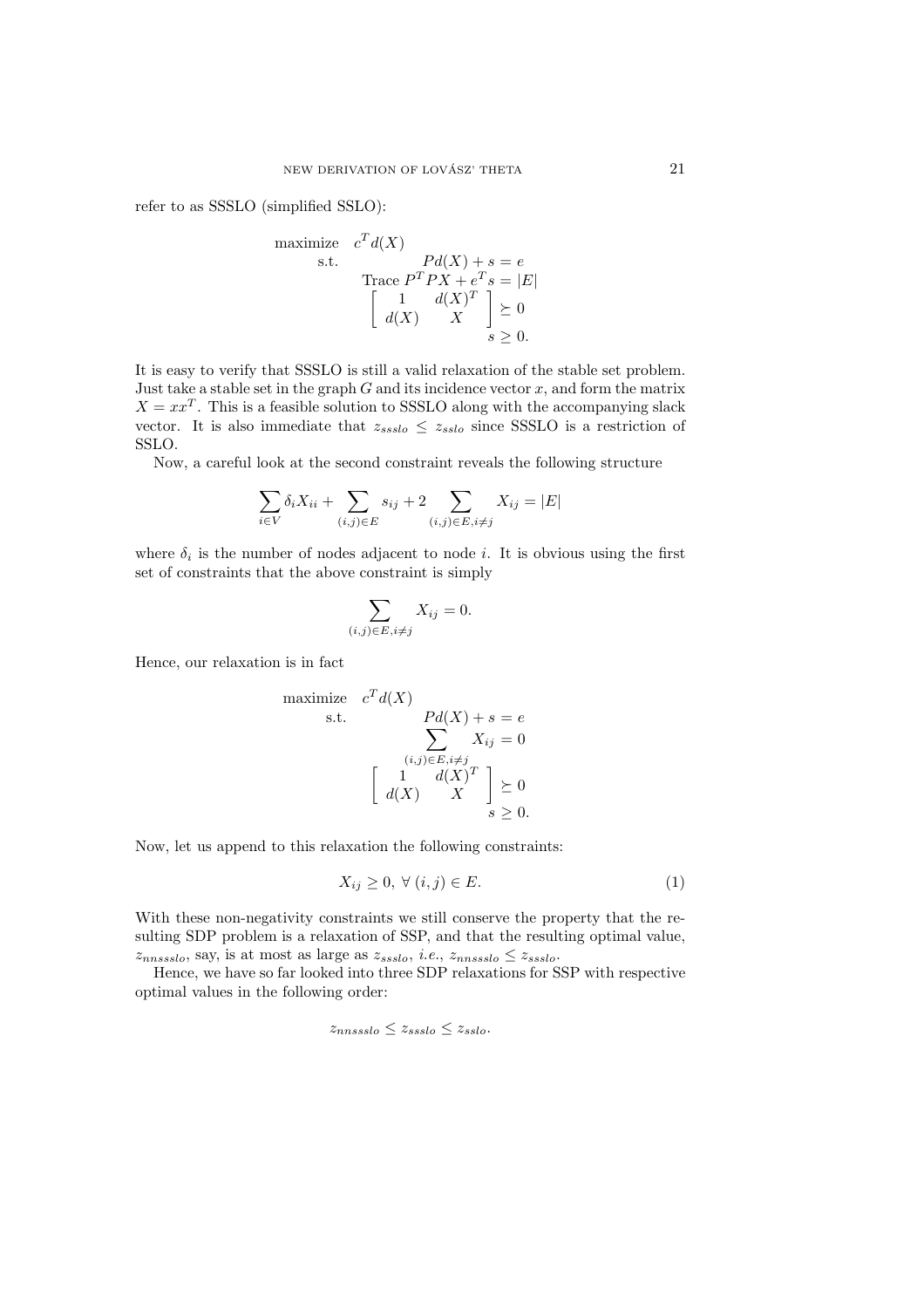But, the non-negativity constraints (1) along with the second constraint, namely,

$$
\sum_{(i,j)\in E, i\neq j} X_{ij} = 0,
$$

imply that  $X_{ij} = 0 \ \forall \ (i, j) \in E, i \neq j$ . Hence, we obtain the following problem:

maximize 
$$
c^T d(X)
$$
  
\ns.t.  $Pd(X) + s = e$   
\n $X_{ij} = 0, \forall (i, j) \in E,$   
\n
$$
\begin{bmatrix}\n1 & d(X)^T \\
d(X) & X\n\end{bmatrix} \geq 0
$$
\n $s \geq 0.$ 

On the other hand, the first set of constraints are now redundant. To see this let  $q_{ij}$  be a  $\mathbf{R}^{|V|+1}$  vector with a -1 in the zeroth position, and 1 in the i and j positions, respectively. Now, using the fact that  $q_{ij}^T \begin{bmatrix} 1 & d(X)^T \\ d(X) & X \end{bmatrix}$  $q_{ij} \geq 0$ and that  $X_{ij} = 0 \ \forall \ (i, j) \in E, i \neq j$ , we obtain the inequality

$$
X_{ii} + X_{jj} \le 1, \ \forall (i, j) \in E. \tag{2}
$$

Therefore, we arrived at the following SDP formulation:

maximize 
$$
c^T d(X)
$$
  
\ns.t.  $X_{ij} = 0, \forall (i, j) \in E$   
\n
$$
\begin{bmatrix}\n1 & d(X)^T \\
d(X) & X\n\end{bmatrix} \succeq 0
$$

which is one of the several formulations of the  $\theta$ -number of Lovász; see Lemma 2.17 of Lovász and Schrijver  $[5, 12]$ . Lemaréchal and Oustry  $[9]$  re-derive this form of the  $\theta$  function by taking the Lagrange dual of the following quadratic formulation of the stable set problem:

maximize 
$$
c^T x
$$
  
s.t.  $x_i x_j = 0, \forall (i, j) \in E$   
 $x_i \in \{0, 1\}, \forall i \in V$ ,

and taking the dual of the resulting semidefinite program.

#### 2.1. Observations and discussion

We have the following observations.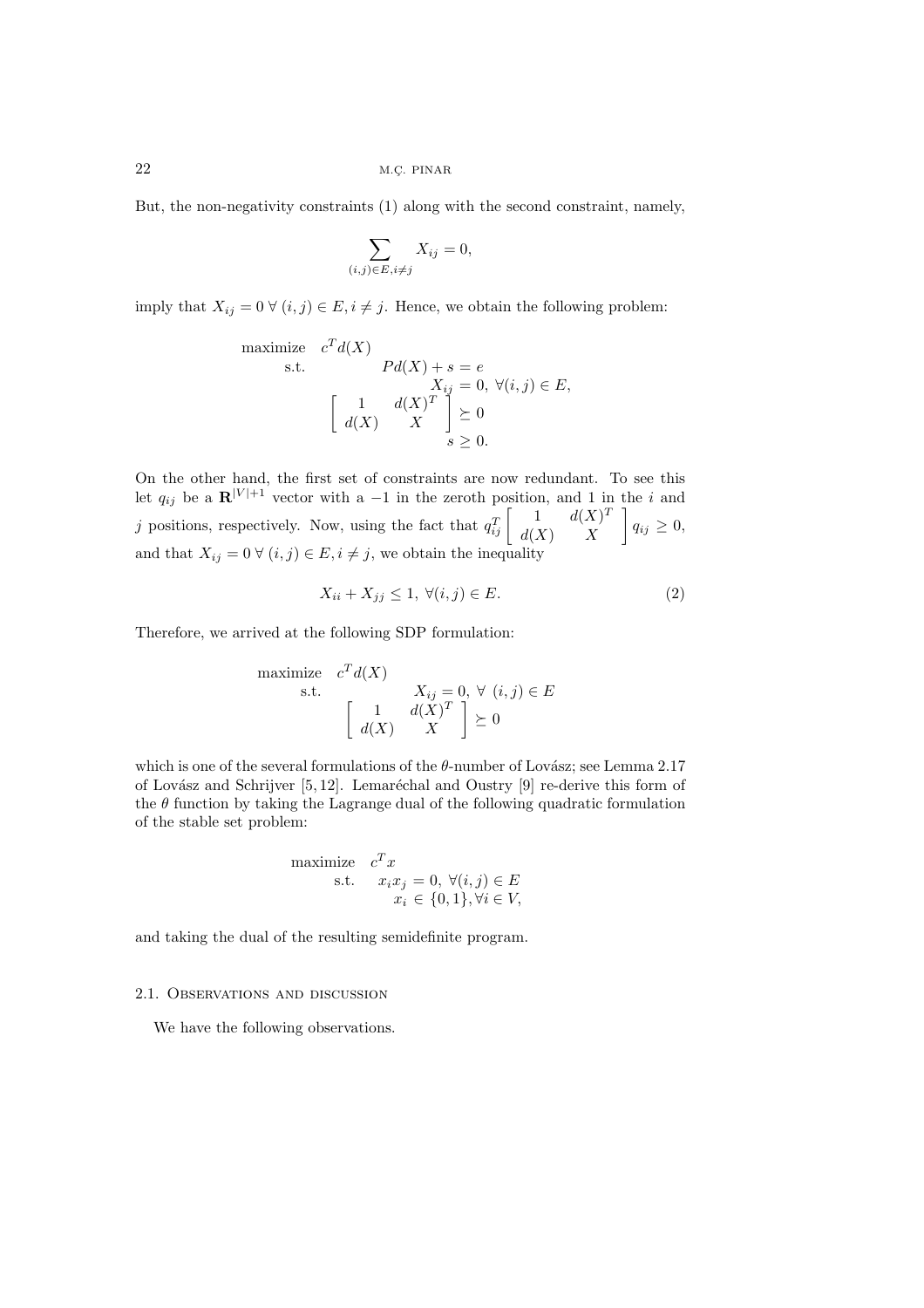(1) It is not true that the constraints defining (SSSLO), namely,

$$
X_{ii} + X_{jj} \le 1, (i, j) \in E,
$$
  

$$
\sum_{(i,j) \in E} X_{ij} = 0
$$
  

$$
\begin{bmatrix} 1 & d(X)^T \\ d(X) & X \end{bmatrix} \succeq 0
$$

imply the constraints:

$$
X_{ij} \ge 0, \ (i,j) \in E.
$$

As an example consider the graph  $K_3$  and the matrix

$$
Z := \left( \begin{array}{cccc} 1 & x & x & x \\ x & x & y & -y \\ x & y & x & 0 \\ x & -y & 0 & x \end{array} \right)
$$

Take for instance,  $x = 1/4$  and  $y = 1/8$ . Then, Z is feasible for (SSSLO).

- (2) For complete graphs, it is easy to see that  $z_{ssslo} = \theta$ . When  $c = e$ , it is well-known that  $\theta = 1$ , and  $z_{ssslo} \leq 1$  can be seen from the inequality  $f^T Y f \ge 0$  for  $f = (-1, 1, \ldots, 1)$  and  $Y = \begin{bmatrix} 1 & d(X)^T \\ d(Y) & Y \end{bmatrix}$  $d(X)$  X - .
- (3) We have conducted numerical experiments using the semidefinite programming software packages SDPHA [2] and SDPPACK [1]. In particular, we have solved the problem (SSSLO) using SDPHA and computed Lovász theta for the same graph using a built-in function in SDPPACK. In all our experiments, including odd circuits with up to 11 nodes (with  $c = e$ ), and other small examples with weighted graphs or unit costs, we always observed equality between z*ssslo* and theta. Notice that it is elementary to see that  $\theta \leq z_{ssslo}$ . Further research is required to establish or refute this claim of equality between the two numbers.
- (4) In reference to 1 above, we always obtained an optimal matrix  $X$  with  $X_{ij} = 0$  for  $(i, j) \in E$  in our numerical experiments.
- (5) Another interesting observation based on our computational experience seems to suggest that the matrix X corresponding to an optimal solution to (SSSLO) in the case of odd circuit graphs has a circulant structure, *e.g.*, for  $C_5$ , SDPHA reports the following optimal matrix

$$
Z:=\left(\begin{array}{cccccc} 1 & 0.4472 & 0.4472 & 0.4472 & 0.4472 & 0.4472 \\ 0.4472 & 0.4472 & 0 & 0.2764 & 0.2764 & 0 \\ 0.4472 & 0 & 0.4472 & 0 & 0.2764 & 0.2764 \\ 0.4472 & 0.2764 & 0 & 0.4472 & 0 & 0.2764 \\ 0.4472 & 0.2764 & 0.2764 & 0 & 0.4472 & 0 \\ 0.4472 & 0 & 0.2764 & 0.2764 & 0 & 0.4472 \end{array}\right)
$$

·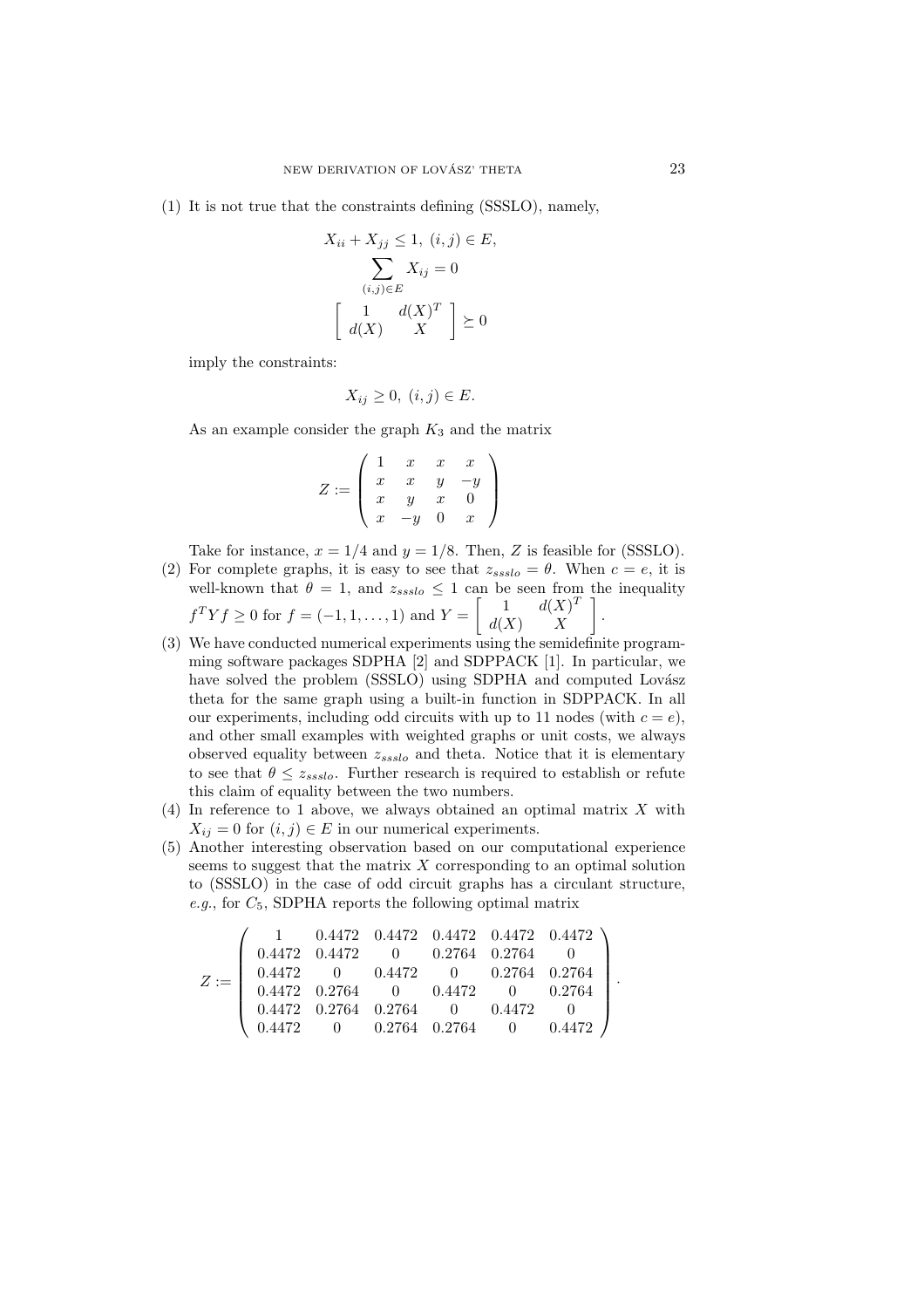In addition to the circulant structure, for  $C_3, C_5, C_7, C_9$  and  $C_{11}$  (with  $c =$ e), we obtain the optimal diagonal values as  $X_{ii}(2k+1) = \frac{\cos \frac{\pi}{2k+1}}{1+\cos \frac{\pi}{2k+1}}$  for  $i = 1, ..., 2k + 1$  (Lovász [11] had proved that  $\theta(C_{2k+1}) = \frac{(2k+1)\cos\frac{\pi}{2k+1}}{1+\cos\frac{\pi}{2k+1}}$ ).

## 3. The minimum (weighted) cover problem

We consider now the linear integer programming formulation of the minimum vertex cover problem on a connected graph  $G = (V, E)$  (VCP):

minimize 
$$
c^T x
$$
  
s.t.  $x_i + x_j \ge 1, \forall (i, j) \in E$   
 $x_i \in \{0, 1\}, \forall i \in V$ 

where  $c \in \mathbf{R}^{|V|}$  is a positive vector. It is well-known that the value of the minimum vertex cover,  $vc(G)$ , say, is related to the independence number  $\alpha(G)$  as

$$
vc(G) + \alpha(G) = W \tag{3}
$$

where  $W = \sum_{i \in V} c_i$ , (or, as  $vc(G) + \alpha(G) = |V|$ ).

Adding binary surplus variables, treating the binary constraints as quadratic constraints we obtain

minimize 
$$
c^T x
$$
  
\ns.t.  $x_i + x_j - s_{ij} = 1, \forall (i, j) \in E$   
\n $x_i^2 = x_i, \forall i \in V$   
\n $s_{ij}^2 = s_{ij}, \forall (i, j) \in E$ .

The augmented Lagrange duality technique yields the following relaxation as bidual (VCR1):

minimize 
$$
c^T d(X)
$$
  
\ns.t.  $Pd(X) - d(S) = e$   
\nTrace  $A^T A X = |E|$   
\n
$$
\begin{bmatrix} 1 & d(X)^T \\ d(X) & X \end{bmatrix} \succeq 0
$$

where P represents the  $|E| \times |V|$  edge-node incidence matrix, A represents the block matrix  $A = \begin{bmatrix} P & -I \end{bmatrix}$  with

$$
A^T A = \left[ \begin{array}{cc} P^T P & -P^T \\ -P & I \end{array} \right],
$$

the (variable) symmetric matrix **X** is as follows:

$$
\mathbf{X} = \left[ \begin{array}{cc} X & B^T \\ B & S \end{array} \right].
$$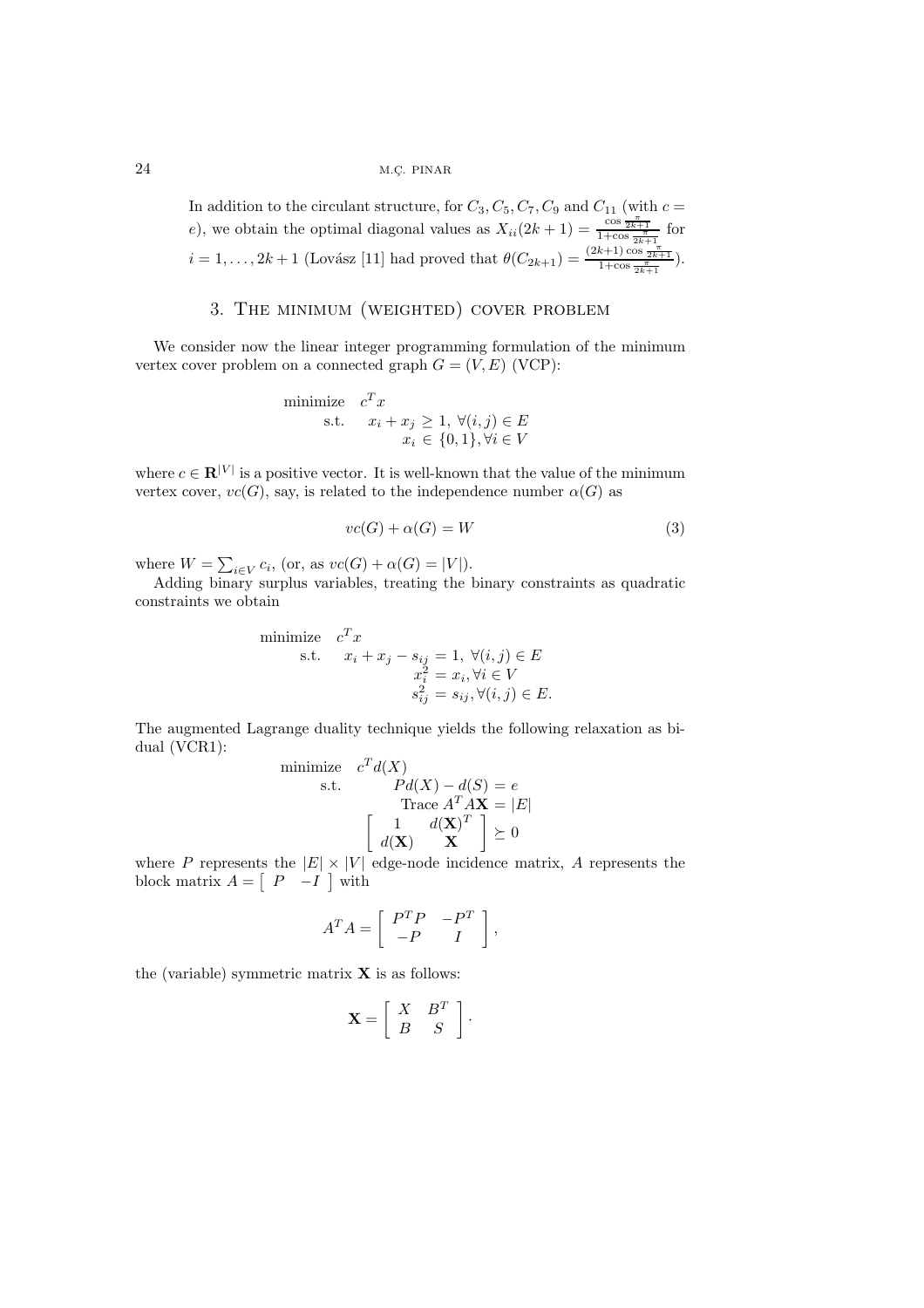Denote its optimal value  $z_{vcr1}$ . Using arguments similar to those of the previous section, we simplify this relaxation to the following semidefinite program (VCLO).

minimize 
$$
c^T d(X)
$$
  
\ns.t.  $Pd(X) - s = e$   
\n
$$
\sum_{(i,j) \in E, i \neq j} (X_{ij} - s_{ij}) = 0
$$
\n
$$
\begin{bmatrix}\n1 & d(X)^T \\
d(X) & X\n\end{bmatrix} \geq 0
$$
\n $s \geq 0.$ 

It is immediate to verify that VCLO is a relaxation of VCP. Just take a minimum vertex cover in the graph  $G$  and its incidence vector  $x$ , and form the matrix  $X = xx<sup>T</sup>$ . This is a feasible solution to VCLO along with the accompanying slack vector. Now, append to this relaxation the following constraints:

$$
X_{ij} \ge s_{ij} \ \forall \ (i,j) \in E.
$$

These imply, together with the second set of constraints that,

$$
X_{ij} = s_{ij} \ \forall \ (i,j) \in E,
$$

or, equivalently,

$$
X_{ij} = X_{ii} + X_{jj} - 1 \ \forall \ (i, j) \in E.
$$

Therefore, we have arrived at the relaxation

minimize 
$$
c^T d(X)
$$
  
\ns.t.  $Pd(X) \ge e$   
\n $X_{ij} - X_{ii} - X_{jj} = -1, \forall (i, j) \in E$ ,  
\n
$$
\begin{bmatrix} 1 & d(X)^T \\ d(X) & X \end{bmatrix} \succeq 0.
$$

As is the case with the stable set relaxation, the first set of constraints are now redundant. Therefore, we reach the relaxation (VCSDP):

minimize 
$$
c^T d(X)
$$
  
\ns.t.  $X_{ij} - X_{ii} - X_{jj} = -1, \forall (i, j) \in E$ ,  
\n
$$
\begin{bmatrix} 1 & d(X)^T \\ d(X) & X \end{bmatrix} \succeq 0.
$$

Denote its optimal value by z*vcsdp*.

Now, it is well-known, *e.g.* [6, 8], that a similar relation to 3 holds between the respective semidefinite relaxations of minimum vertex cover problem and the stable set problem, namely:

$$
sdp(G) + \theta(G) = W \tag{4}
$$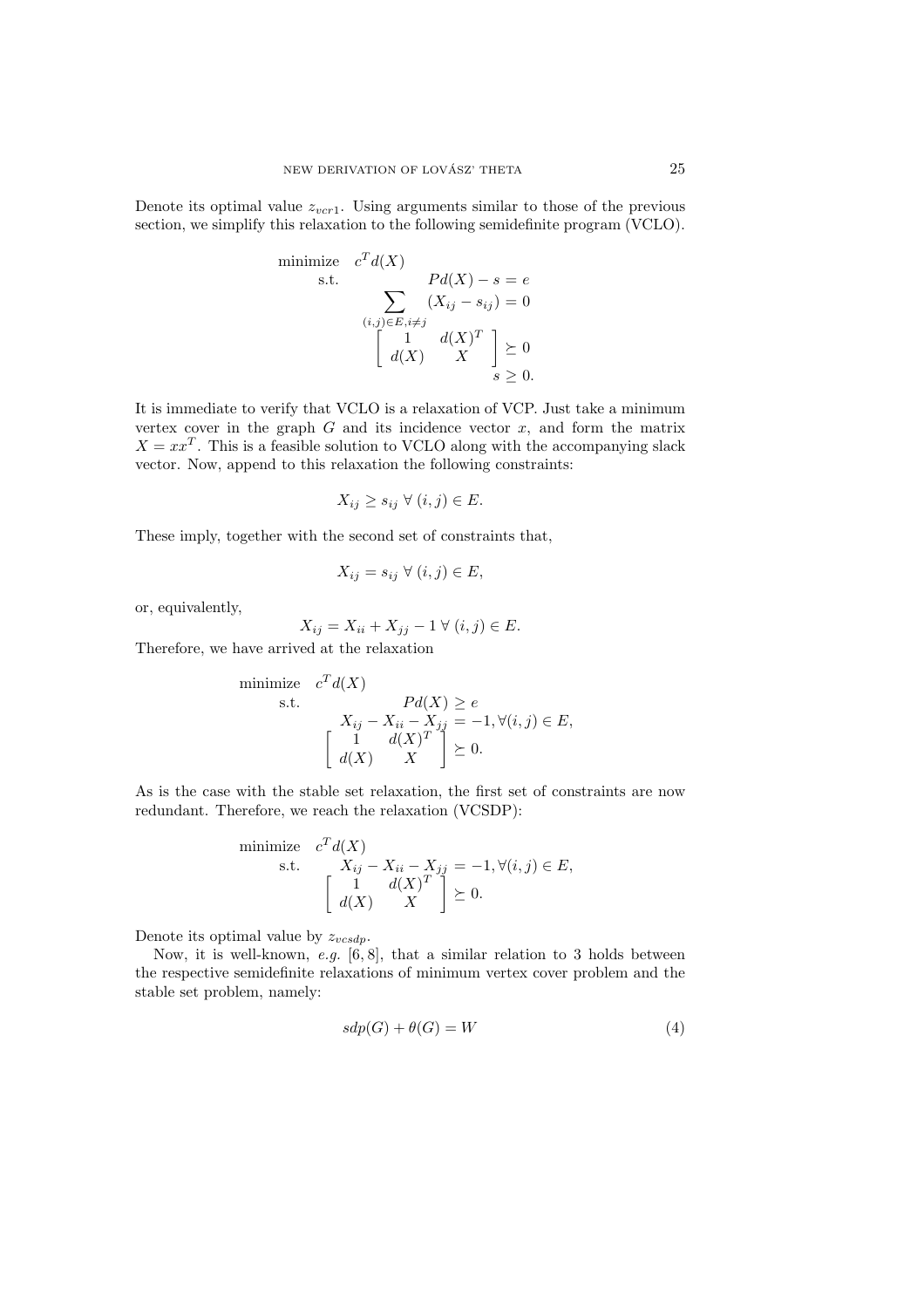where  $sdp(G)$  is the optimal value of the following program (VCMC):

minimize 
$$
\sum_{i \in V} c_i \frac{1 + Y_{0i}}{2}
$$
  
s.t. 
$$
Y_{ij} - Y_{0i} - Y_{0j} = -1, \forall (i, j) \in E,
$$

$$
d(Y) = e
$$

$$
Y \succeq 0.
$$

Notice that we can also obtain this relaxation departing from the quadratic programming formulation of minimum vertex cover, namely,

minimize 
$$
c^T x
$$
  
s.t.  $(1 - x_i)(1 - x_j) = 0, \forall (i, j) \in E$   
 $x_i \in \{0, 1\}, \forall i \in V$ ,

using the same steps as Lemaréchal and Oustry  $[9]$ .

On the other hand, VCMC is equivalent to VCSDP via the bijective transformation  $\tilde{X} = QYQ^T$  where

$$
\tilde{X} = \left[ \begin{array}{cc} 1 & d(X)^T \\ d(X) & X \end{array} \right]
$$

and the  $(n + 1) \times (n + 1)$  matrix Q is given by

$$
Q = \left[ \begin{array}{cc} 1 & 0 \\ \frac{1}{2}e & \frac{1}{2}I_n \end{array} \right],
$$

by Proposition 5.2 of Helmberg [4]. *I.e.*, the mapping  $\phi : S_{n+1} \mapsto S_{n+1}, Y \mapsto X = OVO^T$  where  $S_{n+1}$  denotes the space of  $(n+1) \times (n+1)$  symmetric matrices  $QYQ^T$  where  $S_{n+1}$  denotes the space of  $(n+1) \times (n+1)$  symmetric matrices, bijectively maps feasible solutions of VCMC to VCSDP, and with equal objective function values. Therefore, we have that

$$
z_{vcsdp} + \theta(G) = W.
$$

As a final remark, we observed as in the stable set case, through computational experiments that there is already equality between  $z_{vcr1}$ ,  $z_{vclo}$  and  $W - \theta(G)$ .

The author would like to thank Francesco Maffioli for suggesting that the author prepare this note.

## **REFERENCES**

- [1] F. Alizadeh, J.-P. Haberly, V. Nayakkankuppam and M.L. Overton, SDPPACK user's guide, Technical Report 734. NYU Computer Science Department (1997).
- [2] N. Brixius, R. Sheng and F. Potra, SDPHA user's guide, Technical Report. University of Iowa (1998).